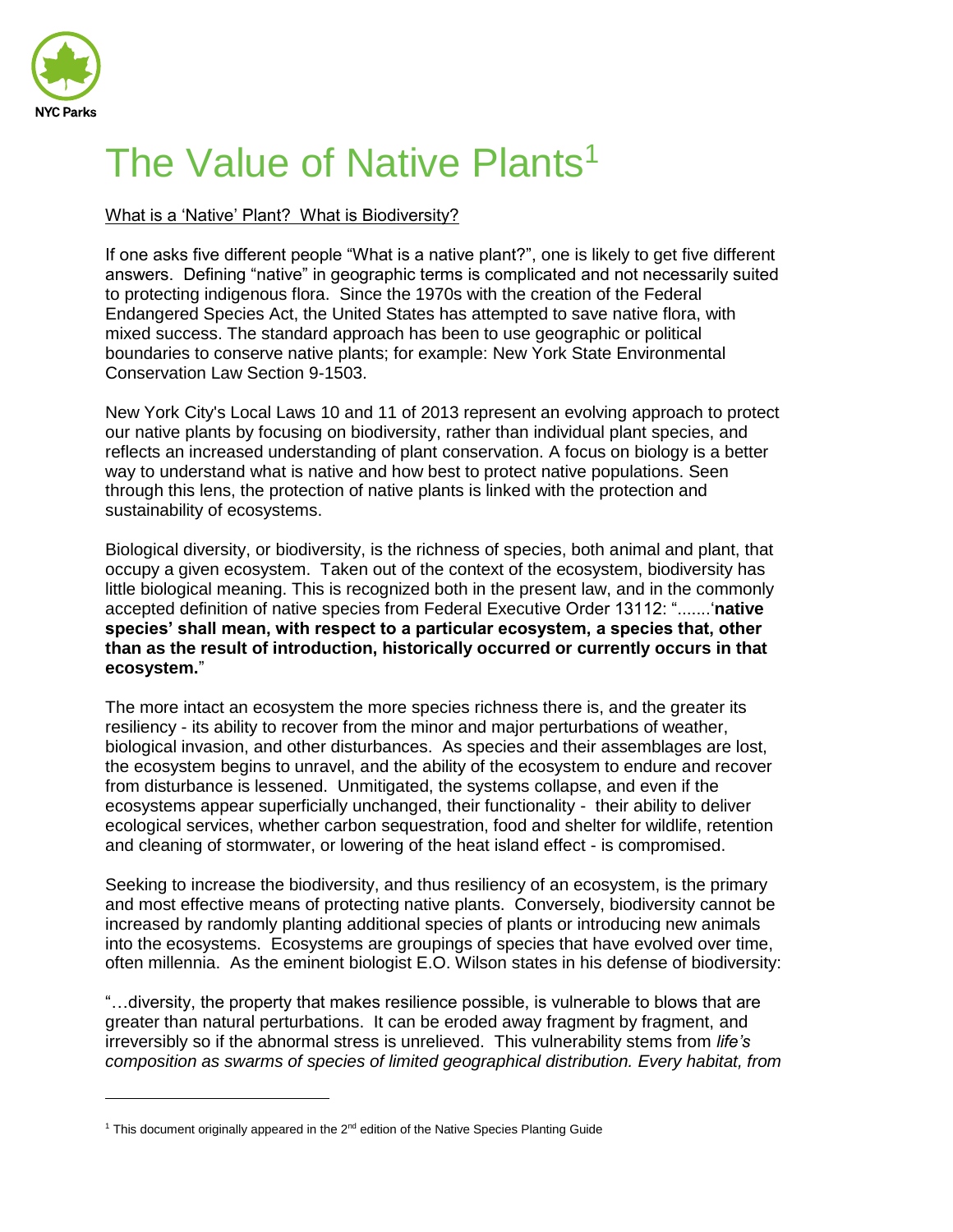

*Brazilian rain forest to Antarctic bay to thermal vent, harbors a unique combination of plants and animals. Each kind of plant and animal living there is linked in the food web to only a small part of the other species.* Eliminate one species, and another increases in number to take its place. Eliminate a great many species, and the local ecosystem starts to decay visibly." (Wilson, E.O., *The Diversity of Life, 1985.*) [Emphasis added]

New York City Local laws 10 and 11 of 2013 serve the important purpose of requiring Parks to maximize its efforts to increase the biodiversity of functioning ecosystems in New York City. While planting native species outside of well-functioning ecosystems will not increase biodiversity it does not mean that those species cannot still provide habitat for bird, animal, and insect species as well as aesthetic value throughout the urban environment. Furthermore, it is the philosophy of Parks to enhance the proportion of native species throughout the built city when appropriate.

### Natural New York

Understanding the current state of biodiversity in New York City's ecosystems requires an understanding of the historical natural forces that shaped these ecosystems and the effect that development of the built city has had on these ecosystems. With this knowledge we can formulate the best plans to save and increase species richness in our surviving ecosystems.

New York City is a coastal city, at the edge of a continent, and at temperate latitudes. These geographic and climatic conditions have been uninterrupted for thousands of years and have yielded a landscape of primarily forested ecosystems which give way at the continent's edge to coastal grasslands and salt marshes.

The last glacial ice age ended between ten to twenty thousand years ago. Before the retreat, however, glaciers had wiped clean the slate of local vegetation and forced plant species to retreat southward where they survived until the climate warmed. As the glaciers retreated and the climate warmed, plant species expanded their range northwards again, re-assembling into the ecosystems of the present day. We know that some species were still rebounding into modern times, expanding their ranges in an inexorable, slow, and methodical process.

The withdrawal of the glaciers left its physical mark on the future city as well. Chief among these events was the creation of ridges - terminal end moraines which formed high ground through portions of Queens, Brooklyn, and Staten Island. These moraines have characteristic soils that support specific ecosystems, remnants of which still exist in these boroughs. Similarly, to the east of these moraines, large glacial outwash plains formed, consisting to various degrees of gravels or sands, which also came to shape the natural city.

Climate has also played a significant role in shaping local plant populations. Many southern species find their present day northern limit here in New York City. Similarly, some species with northern distributions find their southern limit here as well. In New York City there are many examples of species at the edges of their range.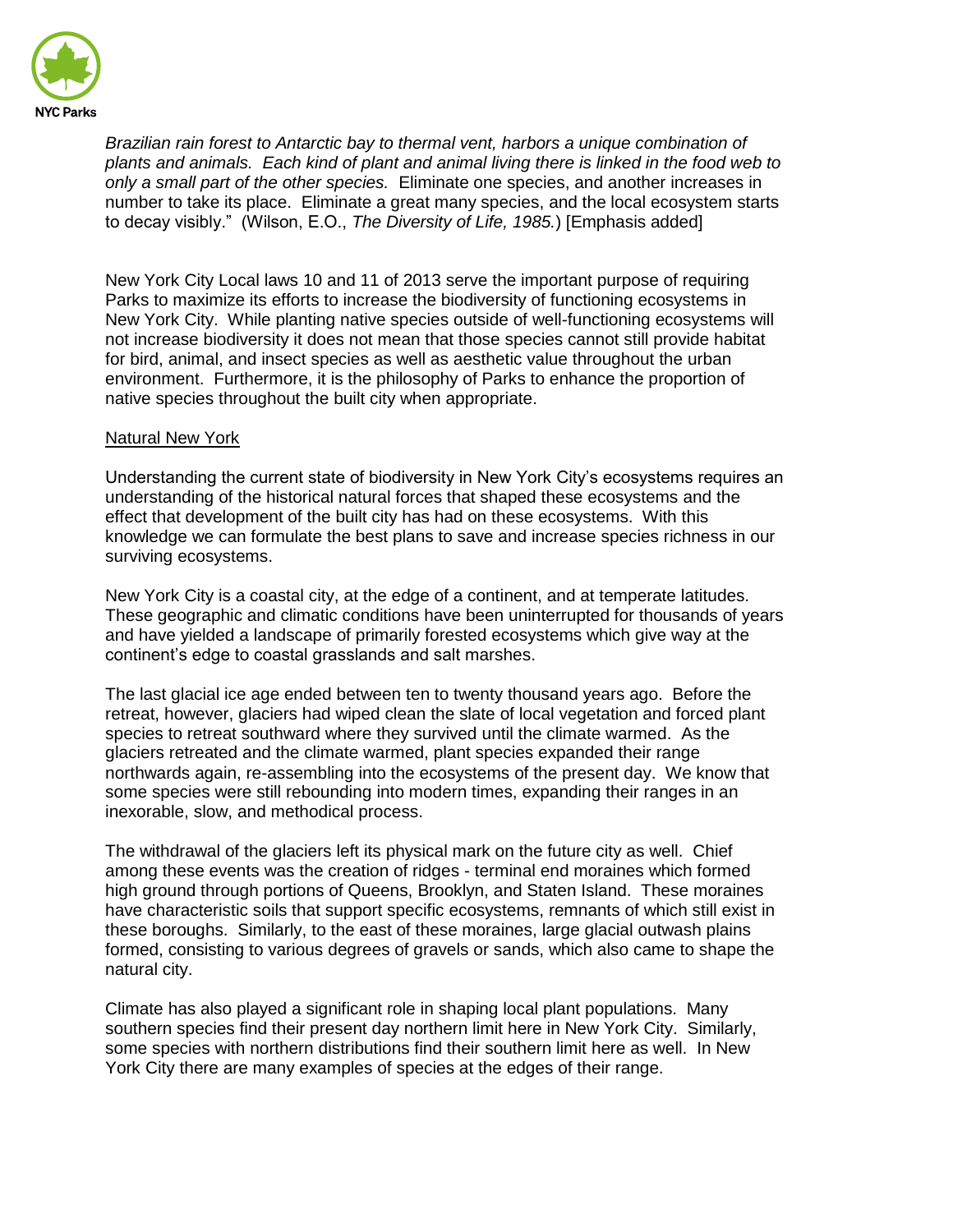

New York City is a city of islands: Queens and Brooklyn (being the western extent of Long Island), Staten Island, and Manhattan (being virtually an island, although technically a peninsula). Only the Bronx is contiguous with the continental United States. Islands have a significant effect on biodiversity or species richness, both through physical isolation and by virtue of the island's size.

All of these factors, and more, have come together over evolutionary time to create the present day ecosystems that constitute New York City. However, development has left virtually all of these ecosystems as isolated remnants, far smaller than their original size. Utilizing *The Ecological Communities of New York State* by Carol Reschke, Parks' Greenbelt Native Plant Center (GNPC) staff has identified 28 natural ecosystems still distinguishable within New York City's borders. Many are fragmented and compromised, and only recognizable to trained botanists, but many others are intact.

## Historical and Present Plant Surveys

New York City has always been a center of botanical exploration and expertise. Many of the 19<sup>th</sup> and 20<sup>th</sup> Century's leading botanists were either born or worked here and as a result we have detailed records of the species and overall numbers of species that once occurred here and good approximations of the present numbers. Many of these species were collected and preserved as dried specimens in herbaria at the New York Botanical Garden, Brooklyn Botanic Garden, and elsewhere. Based on these and other historic records we estimate that approximately 1,500 to 2,000 species likely occurred in the five boroughs of New York at the time of European colonization.

Since the early 1990s, the Brooklyn Botanic Garden, through its Metro Flora Project, has been systematically resurveying the flora of New York City and the surrounding region. Their work has revealed that there are approximately 750 species still present within our boundaries.

Utilizing historic and present day records it is possible to frame the question of what degree of biodiversity is still possible for the surviving ecosystems of our city. Does the current number represent a maximum or can we hope to manage our ecosystems better and possibly restore some of the lost species, thus increasing their biodiversity as the law instructs us to do?

# What is Biodiversity? How Biodiverse Can New York City Hope to Be?

As stated previously, biological diversity, or biodiversity, is the richness of species, both animal and plant, that occupy a given ecosystem. To know what is possible we need to be aware of the theoretical boundaries to species diversity that have been established by scientists. Much of the science that reveals the extent of local biodiversity comes from studying islands.

A few key principals of island biogeography are important to consider understanding the level of biodiversity possible for New York, our 'City of Islands'. The degree of biological diversity is limited by the size of an island -- the larger the island, the more species diversity is possible. All things being equal, and with some species always being lost and new species being recruited, a dynamic equilibrium is obtained in which the overall number of species is constant for a given island of a given size.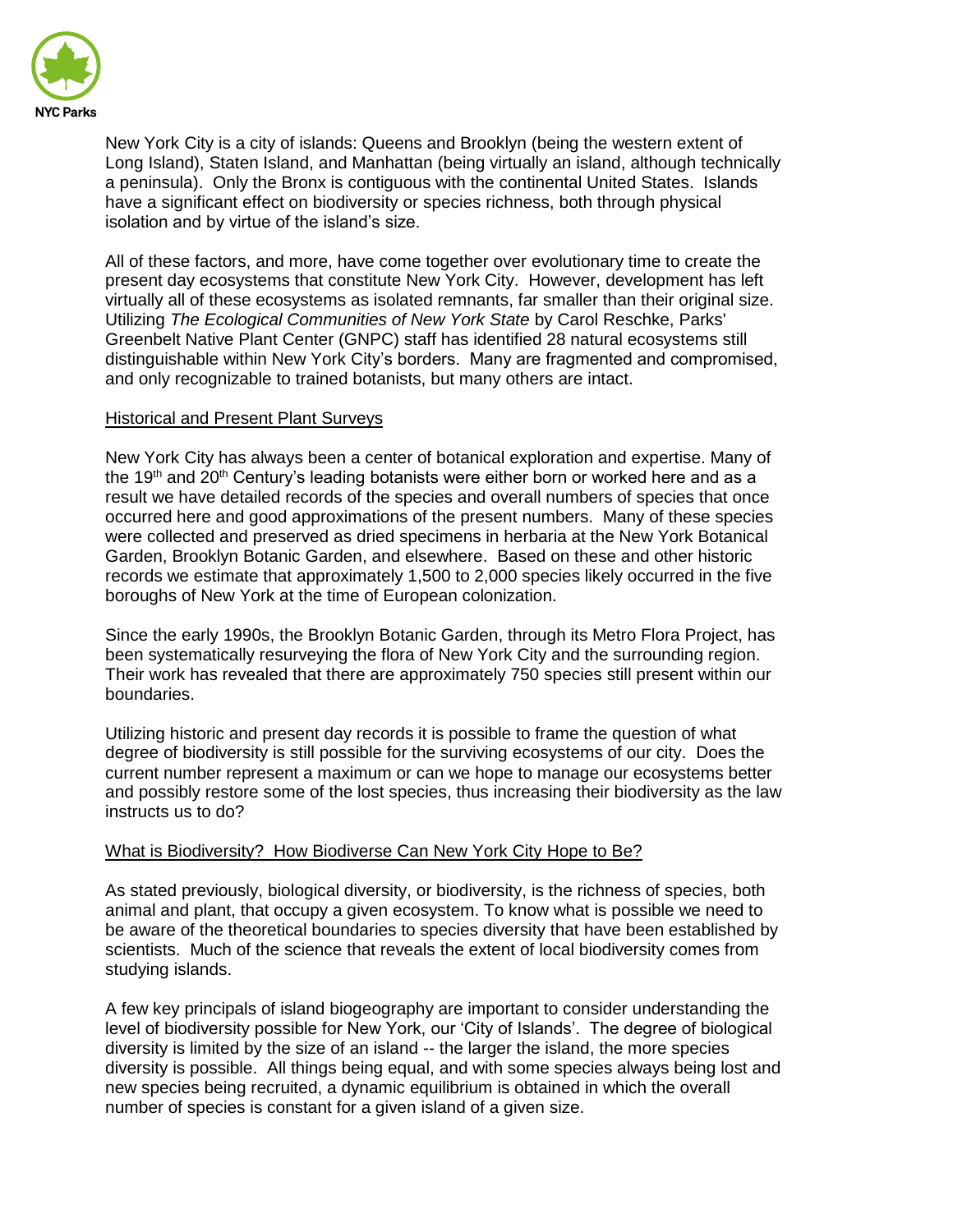

By the 1970s the world was awakening to the dramatic loss of habitat. These losses have turned vast tracts of ecosystems into small isolated islands of vegetation. It wasn't very long before the theories of island biogeography were seen to be of practical use in designing and setting aside bioreserves. Questions were being raised as to the optimal size for a reserve to sustainably maintain its biodiversity prior to fragmentation and isolation.

There are parallels to the bioreserve questions that are relevant to the management and sustainability of urban ecosystems. New York City ecosystems have become severely fragmented, reduced in size and biologically isolated by the development of the city. The number of species that can be contained in most of our parks is severely limited, and we cannot increase the number of species and hence the biodiversity of our ecosystems simply by cramming more species into New York City's parkland, even if those species once occurred there. Many of the ecosystems within the 5 boroughs, with good management, can move towards a new, lower dynamic equilibrium reflective of their present reduced size and isolation.

There are many critical factors promoting biodiversity that can be exploited through proper and well funded management of New York City's parkland, such as control of invasive plants and insect pests, eliminating or at least minimizing and mitigating further fragmentation of our ecosystems, protecting hydrologic regimes, and supporting healthy plant populations through sound management practices. Critical to this last point is the management of the genetic health of these remnant plant populations. Without the ability to exchange their genes between large numbers of individuals within their local population and to receive and transmit occasional novel genes with outside populations, evolution cannot proceed and much like a handful of surviving tigers managed in zoos, we will be confined to practicing sophisticated horticulture in elaborate "native" gardens, rather than land management of functioning natural ecosystems.

Parks can work in concert to manage the genetic health of New York City's remnant ecosystems by instituting a program to increase plant population size by planting additional individuals into the population. These plants must be carefully sourced to protect the genetics of the remnant population. In addition, Parks can seek to exchange and reintroduce genes from neighboring, now isolated populations. If population size can be optimized, genetic diversity increased, and ecosystem health reversed, it may be possible to reintroduce lost species to our ecosystems with a reasonable expectation that they will integrate, survive, and sustain themselves.

To paraphrase E.O. Wilson, every species is dynamically linked to a handful of other species. No species can be reintroduced without considering the complex interactions it has with other species.

### A Role for Our Native Species in the Built Environment

Planting native plants outside of New York City's natural ecosystems cannot contribute to the biodiversity of these ecosystems, and is therefore not required by this manual. Indeed, outside of the Forever Wild and natural areas identified in the next chapter, emphasis will be placed on increasing the proportion of native plants used in Park plantings. We can seek to restore or increase ecosystem health and attempt to restore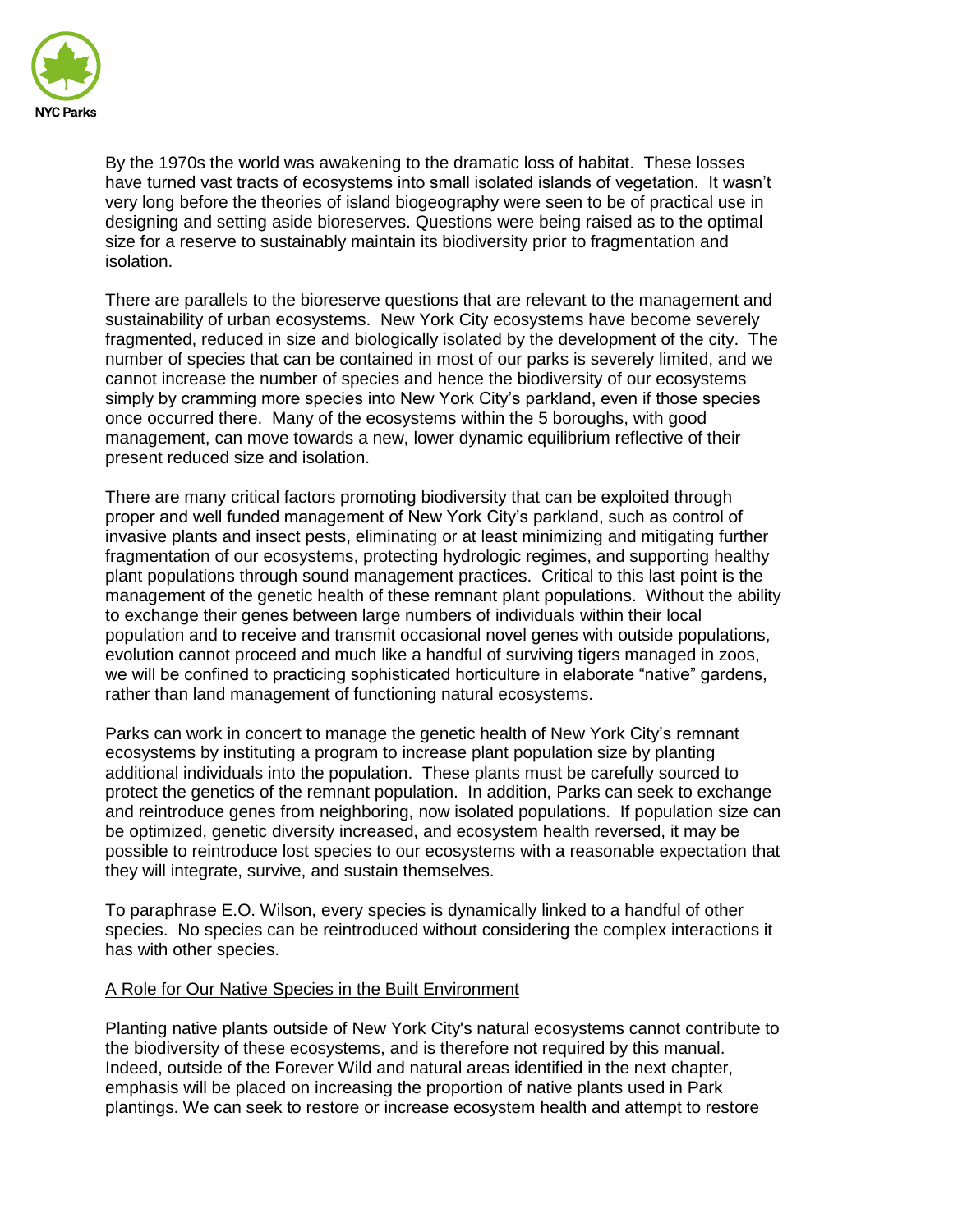

and expand ecosystems on their edges, but there is no scientific proof that planting out into the built city will benefit adjoining ecosystems.

However, it does not mean that native species cannot serve an important role in infrastructure improvements. A good example is the current experiment between Columbia University and Parks to establish green roof plantings utilizing regionally native plant species. Two regional ecosystems, Hempstead Plains and Rocky Summit ecosystems, were chosen for this experiment because they closely mimicked the conditions encountered on rooftops -- hot, well drained, and drought-prone. The project is not seeking to create extensions of Hempstead Plains and Rocky Summit ecosystems onto the roofs of New York City; it is impossible to successfully transplant the totality of these ecosystems in all their biological complexity. Rather, the project sought to exploit existing knowledge of these species as they function in their natural ecosystems to create beauty and ecosystem services on rooftops.

Parks will continue to increase its use of native species in ornamental plantings designs and in right-of-way areas as appropriate. Native species have evolved to local environmental and edaphic conditions, and many have utilitarian and aesthetic qualities that can be of service to those responsible for designing and maintaining the public landscape as well as to individual property owners who seek to enhance their own backyards or street tree pits.

Parks is fortunate to have at its disposal a facility dedicated to the propagation and production of the flora of New York City's native ecosystems – Parks Greenbelt Native Plant Center. This facility exists primarily in support of efforts to conserve, manage and restore the City's ecosystems. Furthermore, it produces plants only from locally sourced, genetically rich plant populations, which contributes significantly to maintaining the genetic integrity of New York City's surviving ecosystems- a critical factor in maintaining biodiversity. Over the twenty years of its existence, GNPC has learned to grow roughly two thirds of the species still to be found in New York City's ecosystems.

The GNPC welcomes the opportunity to make these species both better known and more available to meet the challenges we collectively face to build a sustainable and resilient city. This guide will be an excellent tool in advancing these goals.

### Introduced and Naturalized Plant Species

Plant introductions have been conducted since the earliest period of Western colonization and Native American populations introduced edible and useful plants from other regions along their trade routes. However, these introductions were made into agricultural systems, or were introduced as garden ornamentals. While some introductions have reproduced aggressively and can be considered invasive, many others have adapted to local conditions and have naturalized. Ecosystems are not static, but evolving and as mentioned earlier, ecosystems lose and gain species through evolutionary time. The issue for biodiversity and sustainability of ecosystems arises from the degree to which introductions disrupt functioning ecosystems. To again quote E. O. Wilson: "Eliminate one species, and another increases in number to take its place. Eliminate a great many species, and the local ecosystem starts to decay visibly."